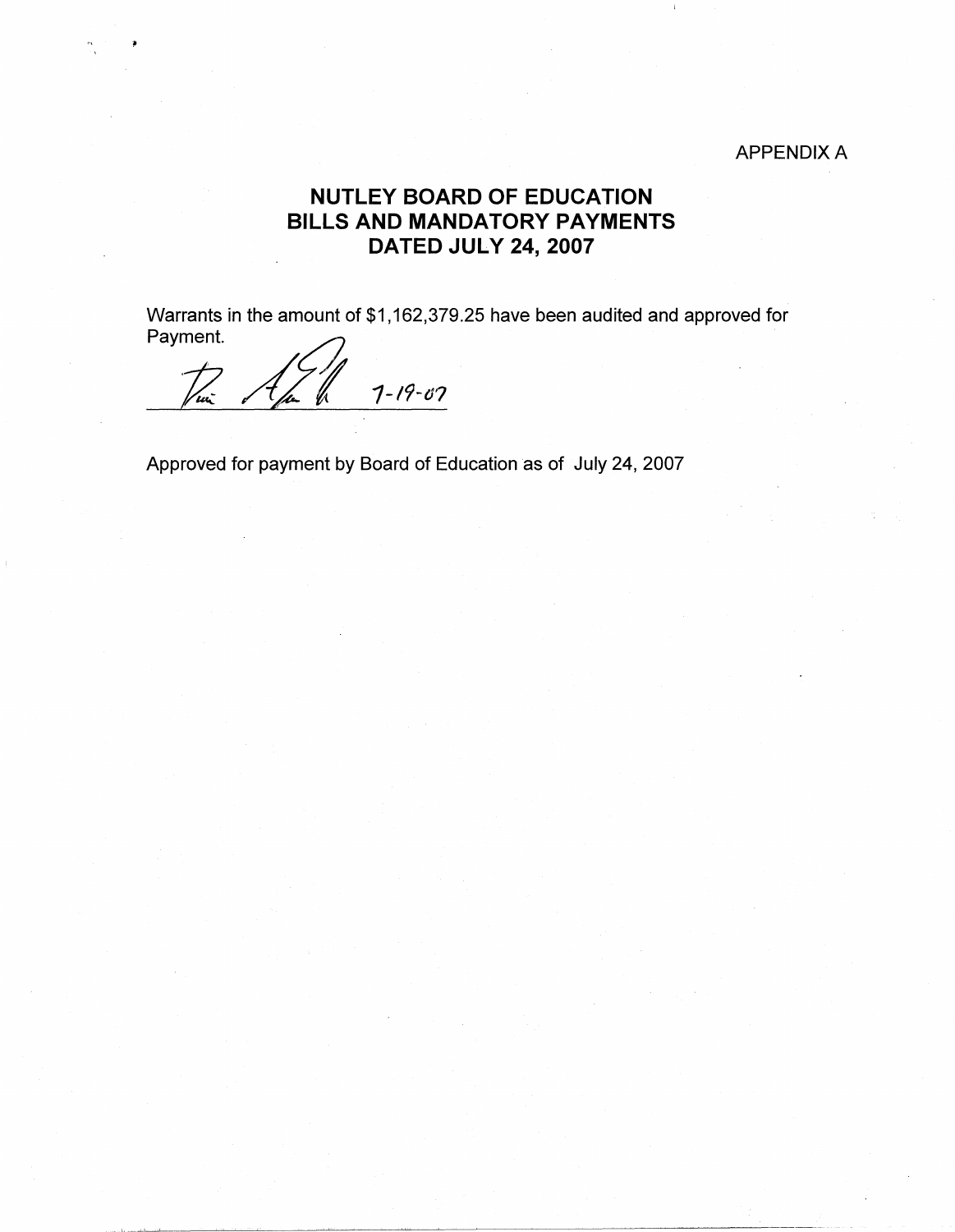| Check journal                    |          |                 | <b>Nutley Board of Education</b><br><b>Hand and Machine checks</b> |                                            |                     |
|----------------------------------|----------|-----------------|--------------------------------------------------------------------|--------------------------------------------|---------------------|
| <b>Rec and Unrec checks</b>      |          |                 |                                                                    | 07/19/07 12:46                             |                     |
| <b>Starting date</b><br>7/1/2007 |          |                 | <b>Ending date 7/24/2007</b>                                       |                                            |                     |
| <b>Cknum</b>                     | Date     | <b>Rec date</b> | <b>Vcode</b>                                                       | Vendor name                                | <b>Check amount</b> |
| 073466 H                         | 07/01/07 | <b>PAY</b>      |                                                                    | <b>BOARD OF EDUCATION SALARY ACCOUNT</b>   | \$73,692.01         |
| 073467 H                         | 07/13/07 | <b>PAY</b>      |                                                                    | <b>BOARD OF EDUCATION SALARY ACCOUNT</b>   | \$256,893.03        |
| 073468 H                         | 07/09/07 |                 |                                                                    | BOES BOARD OF EDUCATION SALARY ACCOUNT     | \$22,664.24         |
| 073469 H                         | 07/09/07 |                 |                                                                    | AXEQ AXA EQUITABLE                         | \$24,167.00         |
| 073470 H                         | 07/09/07 | <b>BEE</b>      |                                                                    | BD OF ED EMPLOYEES' PENSION FD ESSEX CO    | \$9,080.00          |
| 073471 H                         | 07/09/07 |                 |                                                                    | BOES BOARD OF EDUCATION SALARY ACCOUNT     | \$2,769.67          |
| 073472 H                         | 07/09/07 |                 |                                                                    | NBED NBOE EXT DAY PETTY CASH/M.CERVASIO    | \$500.00            |
| 073473 H                         | 07/13/07 |                 |                                                                    | <b>HBCB HORIZON BLUE CROSS</b>             | \$496,968.41        |
| 073474 H                         | 07/13/07 | <b>BSI2</b>     |                                                                    | <b>BENECARD SERVICES, INC.</b>             | \$11,556.60         |
| 073475 H                         | 07/13/07 | <b>IHS</b>      |                                                                    | <b>INTERNATIONAL HEALTHCARE SERVICES</b>   | \$172.73            |
| 073582                           | 07/24/07 |                 |                                                                    | TVEC TRU-VAL ELECTRIC CORP.                | \$66,870.30         |
| 073583                           | 07/24/07 |                 |                                                                    | <b>BANK BANC OF AMERICA</b>                | \$732.00            |
| 073584                           | 07/24/07 | BS4             |                                                                    | <b>BANYAN SCHOOL</b>                       | \$3,687.81          |
| 073585                           | 07/24/07 |                 |                                                                    | <b>CAM2 CAMP ACORN</b>                     | \$1,500.00          |
| 073586                           | 07/24/07 | C12             |                                                                    | <b>CHILDRENS INSTITUTE</b>                 | \$9,637.60          |
| 073587                           | 07/24/07 |                 |                                                                    | CHTH CHILDRENS THERAPY CENTER              | \$5,564.72          |
| 073588                           | 07/24/07 |                 |                                                                    | LEAS COMMERCE COMMERCIAL LEASING, LLC      | \$37,893.62         |
| <b>773589</b>                    | 07/24/07 |                 |                                                                    | <b>ECLC ECLC OF NEW JERSEY</b>             | \$3,635.60          |
| <b>J73590</b>                    | 07/24/07 |                 |                                                                    | ELEC ELECTRONIC RISKS CONSULTANTS, INC.    | \$17,207.00         |
| 073591                           | 07/24/07 |                 |                                                                    | <b>FORU FORUM SCHOOL</b>                   | \$3,852.90          |
| 073592                           | 07/24/07 |                 |                                                                    | <b>GEC4 GE CAPITAL</b>                     | \$319.60            |
| 073593                           | 07/24/07 |                 |                                                                    | <b>IMAC IMAC INSURANCE AGENCY</b>          | \$20,676.00         |
| 073594                           | 07/24/07 |                 |                                                                    | INSF INSTITUTE FOR EDUCATIONAL ACHIEVEMENT | \$10,740.00         |
| 073595                           | 07/24/07 |                 |                                                                    | <b>NEBE KDDSIII - NEW BEGINNINGS</b>       | \$25,245.90         |
| 073596                           | 07/24/07 | MS7             |                                                                    | <b>MIDLAND SCHOOL</b>                      | \$6,120.00          |
| 073597                           | 07/24/07 | <b>OLD</b>      |                                                                    | <b>OLD NATIONAL BANK</b>                   | \$17,454.31         |
| 073598                           | 07/24/07 |                 |                                                                    | PLC2 PHOENIX LEARNING CENTER               | \$17,960.00         |
|                                  |          |                 |                                                                    |                                            |                     |

- 11